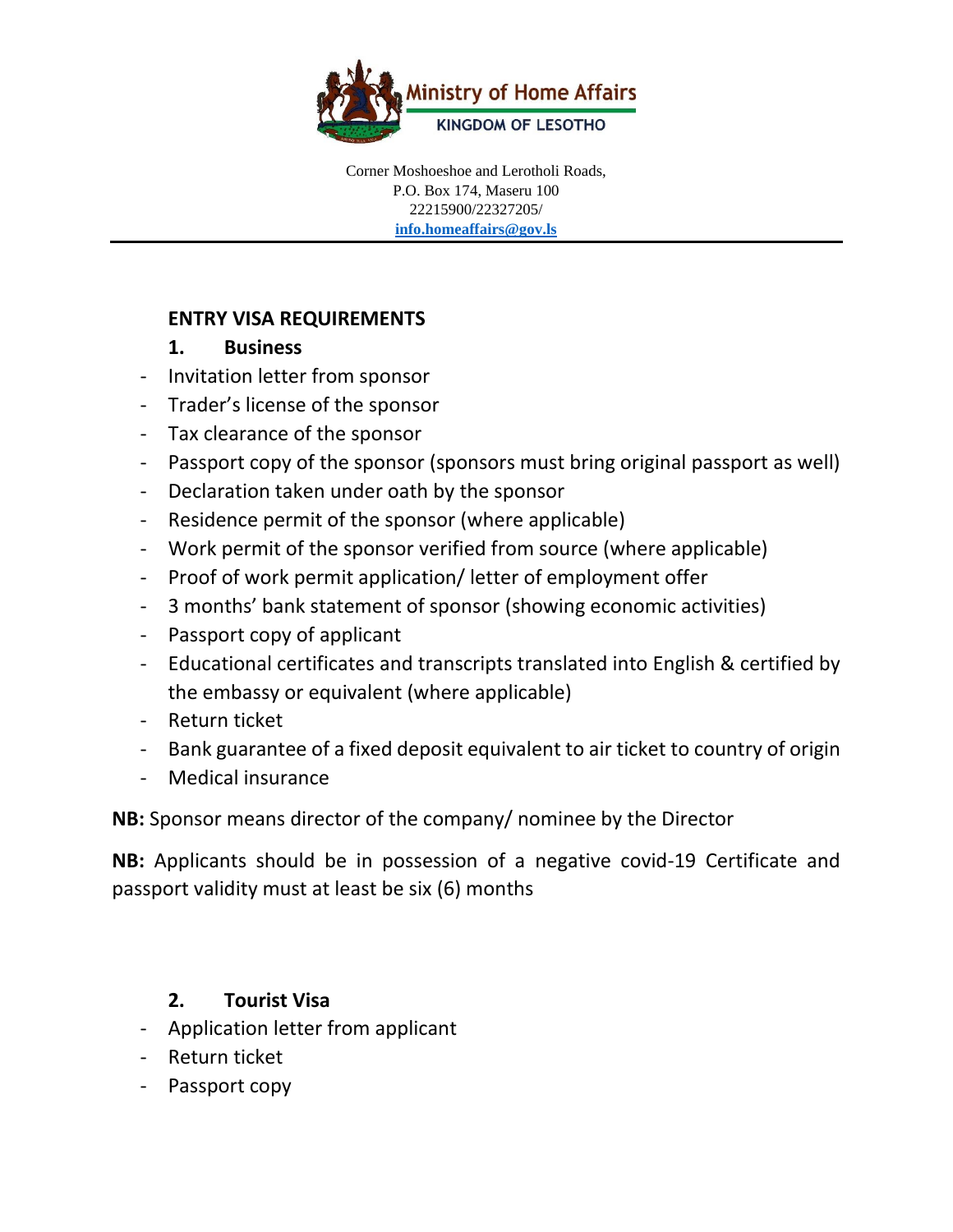

- Confirmation of hotel bookings/Accommodation
- 3 months' bank statement or valid debit/or credit card (with sufficient funds to sustain duration of stay)
- Travelling plan/arrangement

**NB:** Applicants should be in possession of a negative covid-19 Certificate and passport validity must at least be six (6) months

# **3. Missionary**

- Application letter from applicant
- Application letter from head of church
- Constitution of the church
- Passport copy of applicant
- Educational certificates and transcripts
- Certificate of ordination
- 3 months' bank statement (with sufficient funds)
- Return ticket
- Medical report

**NB:** Applicants should be in possession of a negative covid-19 certificate and passport validity must at least be six (6) months

# **4. Government Employees/ Expatriates**

- Application letter from applicant
- Passport copy of applicant
- Proof of work permit application
- Letter of employment offer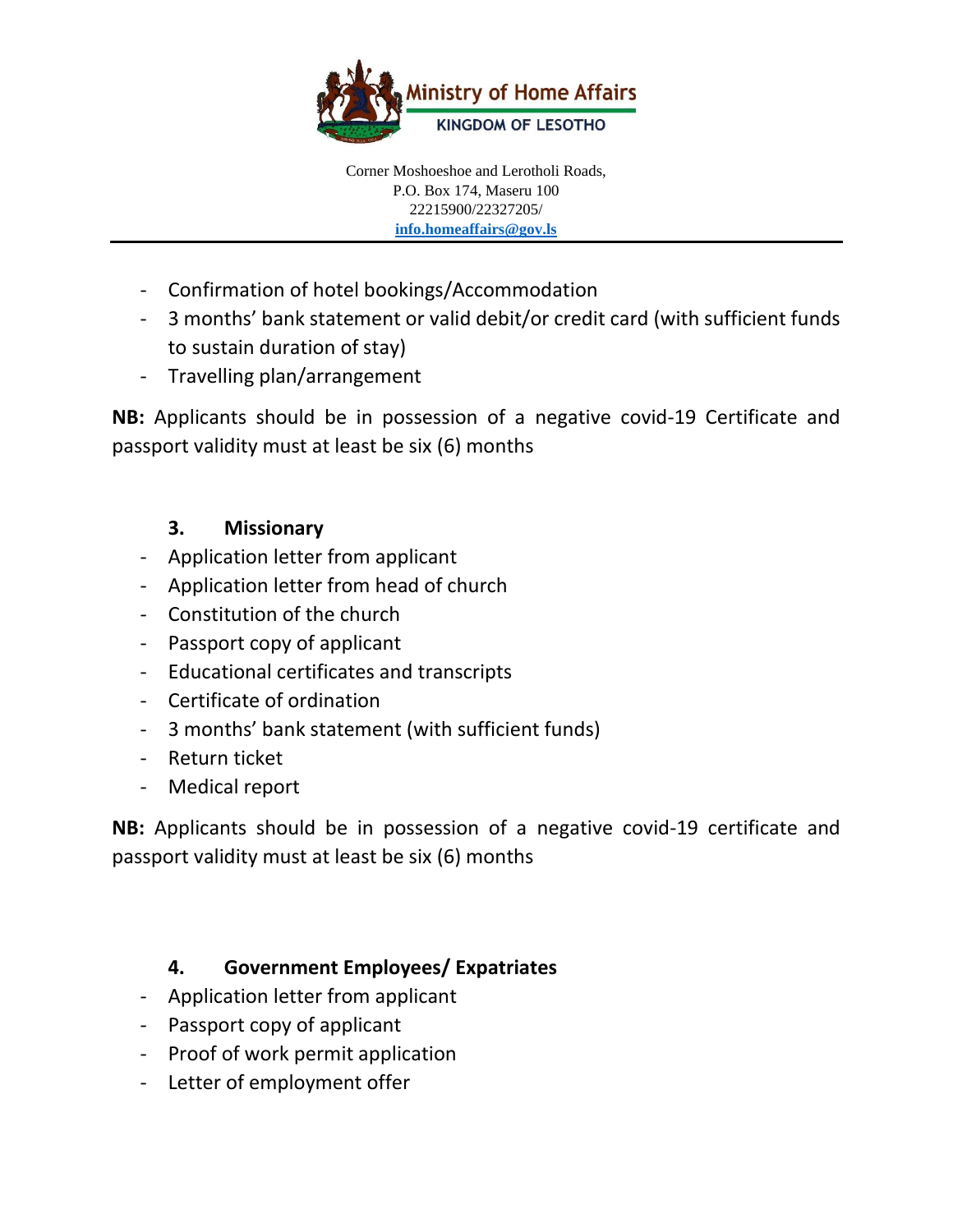

- Medical Report

**NB:** Applicants should be in possession of a negative covid-19 Certificate and passport validity must at least be six (6) months

# **5. Joining Relative visa**

- Application letter (applicant and Relative)
- Passport copy (applicant and Relative)
- Copy of relative residence permit (where applicable)
- Proof of relationship (birth/marriage certificate)
- 3 months' bank statement of the sponsor not less than M10 000 per foreign relative
- Medical report
- Medical insurance

**NB:** Relatives in this case means parents/spouse or siblings

**NB:** Applicants should be in possession of a negative covid-19 Certificate and passport validity must at least be six (6) months

# **6. Students' visa**

- Application letter from applicant
- Admission letter from the school
- Passport copy from applicant
- Proof of sponsorship (letter from funder or bank statement with sufficient funds for the duration of study)
- Medical report
- Medical insurance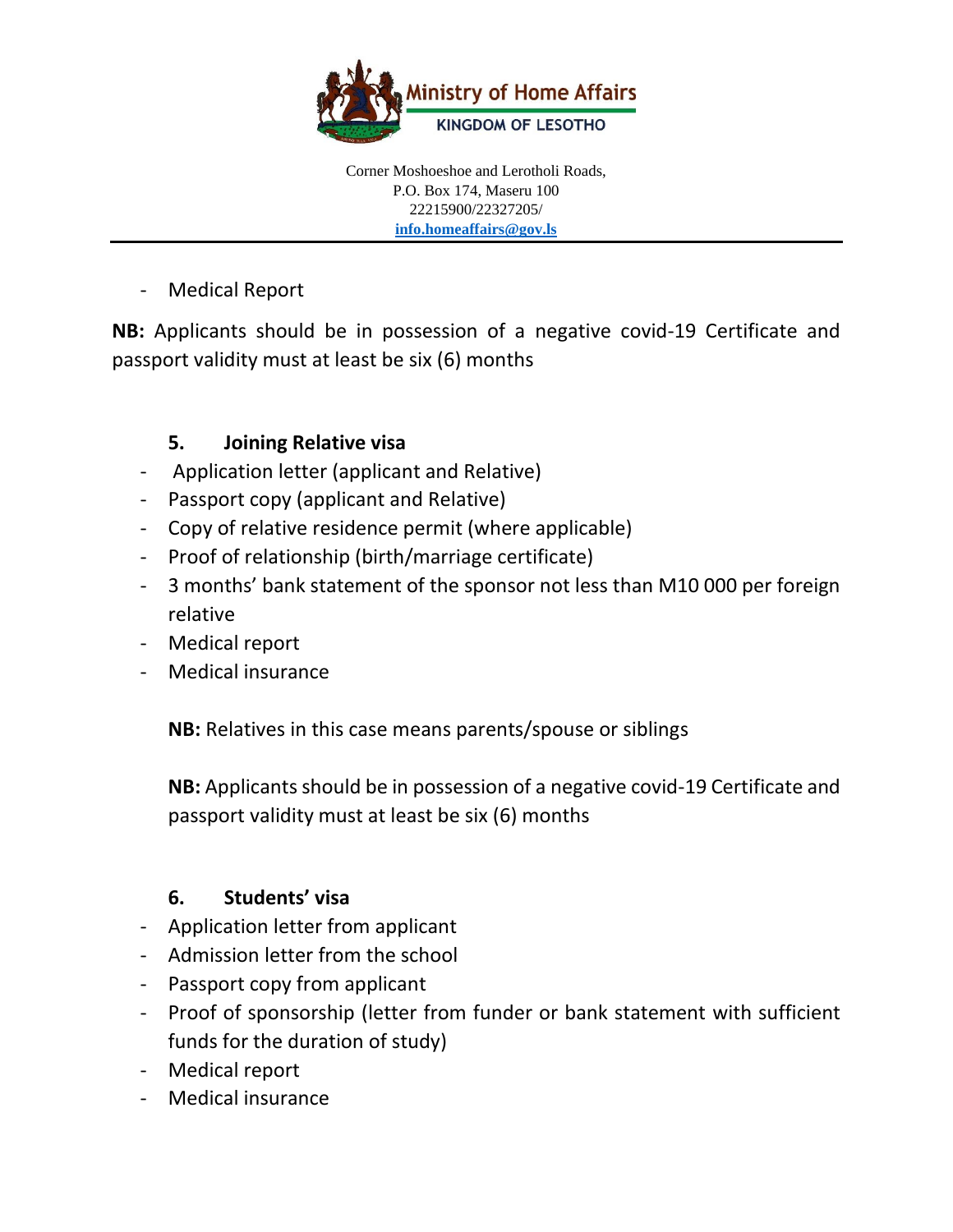

- Return ticket

**NB:** Applicants should be in possession of a negative covid-19 Certificate and passport validity must at least be six (6) months

# **7. International volunteer visa**

- Application letter from applicant
- Invitation letter from a legally registered organization
- Copy of passport
- 3 months' bank statement not less than M10, 000.00
- Medical report
- Medical insurance

**NB:** Applicants should be in possession of a negative covid-19 Certificate and passport validity must at least be six (6) months

# **8. Visitors' visa**

- Invitation letter from sponsor
- Application letter from applicant
- Passport copy of the sponsor (sponsor must bring original, as well)
- Passport copy of applicant
- Residence permit of the sponsor (if Non-citizen)
- Return ticket
- 3 months bank statement of sponsor/applicant (with sufficient funds to sustain the visit)
- Medical report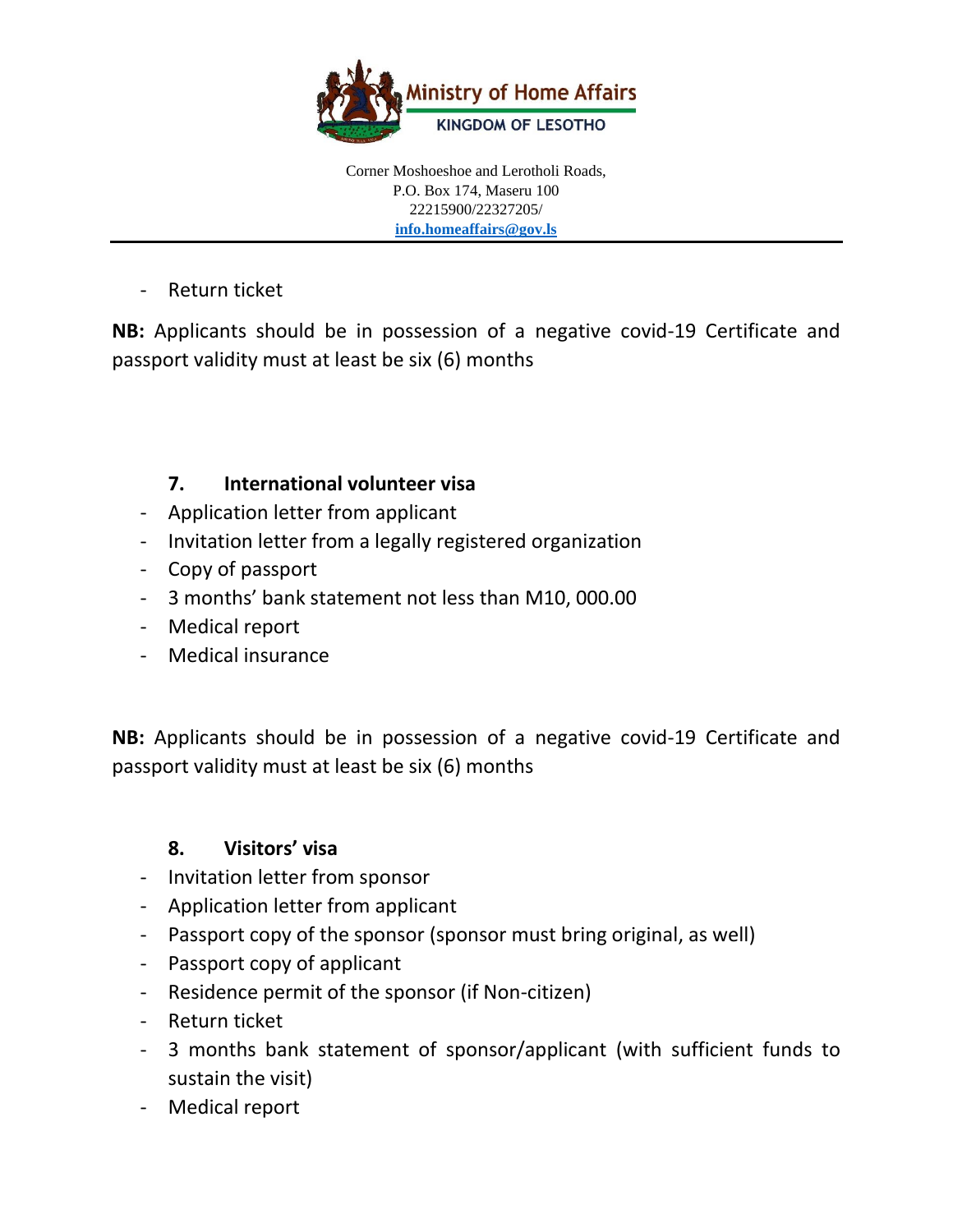

**NB:** Applicants should be in possession of a negative covid-19 Certificate and passport validity must at least be six (6) months

#### **9. Diplomats visa**

- Application letter from the embassy
- Passport copy of the applicant

**NB:** Applicants should be in possession of a negative covid-19 Certificate and passport validity must at least be six (6) months

#### **10. Exchange and Sporting visa**

- Application letter from the sponsor team
- Passport copy of applicant
- Copy of contract
- Return ticket
- Medical report

**NB:** Applicants should be in possession of a negative covid-19 Certificate and passport validity must at least be six (6) months

#### **11. Marriage visa**

- Sworn statement/ affidavit from both families
- IDs of family members